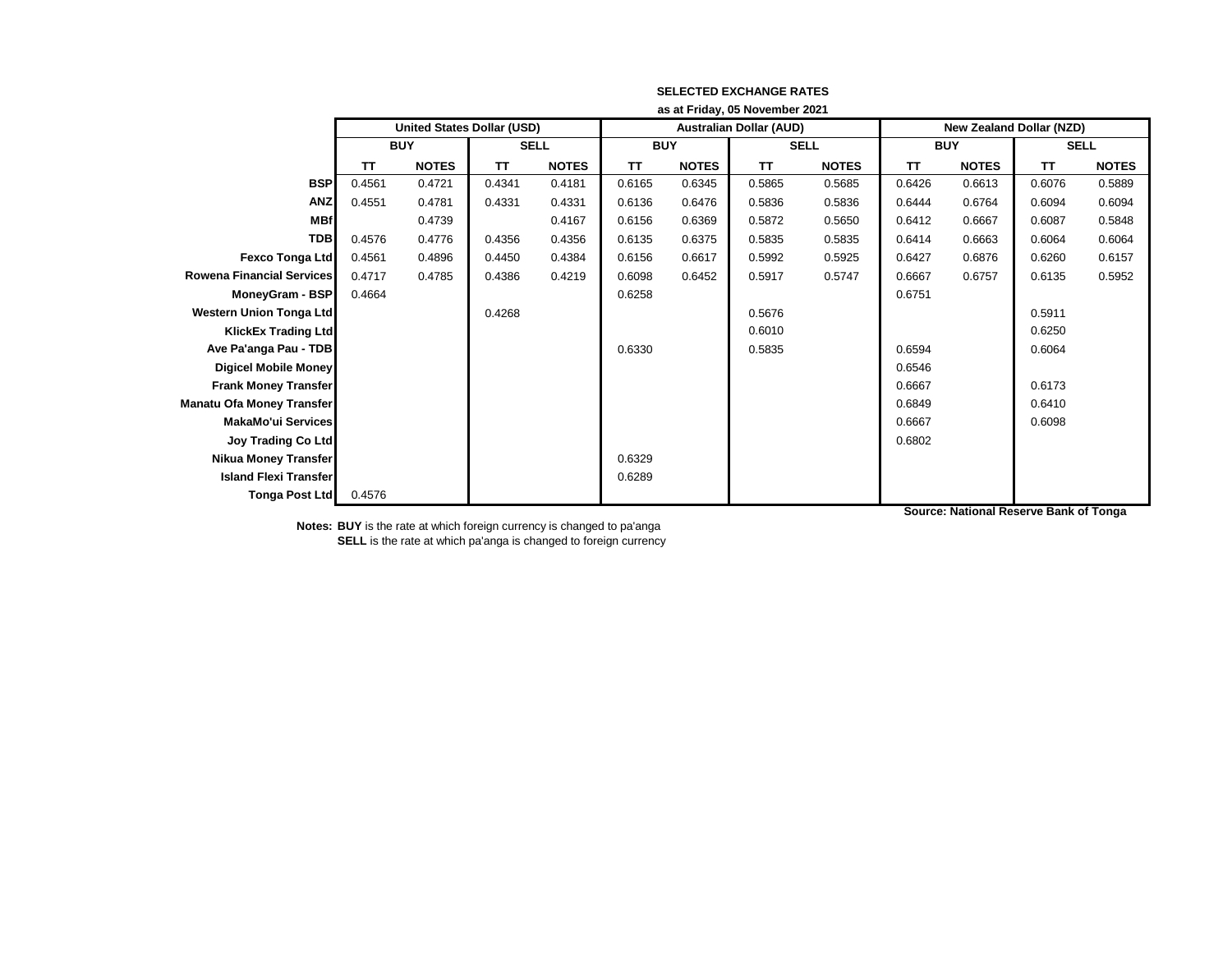|                                  | as at Friday, 12 November 2021 |                                   |             |              |            |              |                                |              |                                 |              |             |              |
|----------------------------------|--------------------------------|-----------------------------------|-------------|--------------|------------|--------------|--------------------------------|--------------|---------------------------------|--------------|-------------|--------------|
|                                  |                                | <b>United States Dollar (USD)</b> |             |              |            |              | <b>Australian Dollar (AUD)</b> |              | <b>New Zealand Dollar (NZD)</b> |              |             |              |
|                                  | <b>BUY</b>                     |                                   | <b>SELL</b> |              | <b>BUY</b> |              | <b>SELL</b>                    |              | <b>BUY</b>                      |              | <b>SELL</b> |              |
|                                  | TΤ                             | <b>NOTES</b>                      | TΤ          | <b>NOTES</b> | <b>TT</b>  | <b>NOTES</b> | <b>TT</b>                      | <b>NOTES</b> | TΤ                              | <b>NOTES</b> | TΤ          | <b>NOTES</b> |
| <b>BSP</b>                       | 0.4538                         | 0.4698                            | 0.4318      | 0.4158       | 0.6220     | 0.6400       | 0.5920                         | 0.5740       | 0.6474                          | 0.6661       | 0.6124      | 0.5937       |
| <b>ANZ</b>                       | 0.4528                         | 0.4758                            | 0.4308      | 0.4308       | 0.6196     | 0.6536       | 0.5896                         | 0.5896       | 0.6489                          | 0.6809       | 0.6139      | 0.6139       |
| <b>MBf</b>                       |                                | 0.4717                            |             | 0.4132       | 0.6212     | 0.6452       | 0.5926                         | 0.5714       | 0.6460                          | 0.6711       | 0.6135      | 0.5917       |
| <b>TDB</b>                       | 0.4553                         | 0.4753                            | 0.4333      | 0.4333       | 0.6190     | 0.6430       | 0.5890                         | 0.5890       | 0.6458                          | 0.6707       | 0.6108      | 0.6108       |
| Fexco Tonga Ltd                  | 0.4442                         | 0.4871                            | 0.4429      | 0.4362       | 0.6217     | 0.6677       | 0.6054                         | 0.5979       | 0.6470                          | 0.6929       | 0.6305      | 0.6205       |
| <b>Rowena Financial Services</b> | 0.4717                         | 0.4762                            | 0.4348      | 0.4184       | 0.6098     | 0.6536       | 0.5988                         | 0.5814       | 0.6667                          | 0.6803       | 0.6211      | 0.6024       |
| MoneyGram - BSP                  | 0.4645                         |                                   |             |              | 0.6365     |              |                                |              | 0.6832                          |              |             |              |
| <b>Western Union Tonga Ltd</b>   |                                |                                   | 0.4250      |              |            |              | 0.5733                         |              |                                 |              | 0.5959      |              |
| <b>KlickEx Trading Ltd</b>       |                                |                                   |             |              |            |              | 0.6070                         |              |                                 |              | 0.6300      |              |
| Ave Pa'anga Pau - TDB            |                                |                                   |             |              | 0.6389     |              | 0.5890                         |              | 0.6642                          |              | 0.6108      |              |
| <b>Digicel Mobile Money</b>      |                                |                                   |             |              |            |              |                                |              | 0.6610                          |              |             |              |
| <b>Frank Money Transfer</b>      |                                |                                   |             |              |            |              |                                |              | 0.6667                          |              | 0.6173      |              |
| Toumu'a Money Transfer Ltd       |                                |                                   |             |              |            |              |                                |              | 0.6757                          |              | 0.6494      |              |
| <b>MakaMo'ui Services</b>        |                                |                                   |             |              |            |              |                                |              | 0.6667                          |              | 0.6098      |              |
| <b>Joy Trading Co Ltd</b>        |                                |                                   |             |              |            |              |                                |              | 0.6802                          |              |             |              |
| <b>Nikua Money Transfer</b>      |                                |                                   |             |              | 0.6329     |              |                                |              |                                 |              |             |              |
| <b>Island Flexi Transfer</b>     |                                |                                   |             |              | 0.6369     |              |                                |              |                                 |              |             |              |
| <b>Tonga Post Ltd</b>            | 0.4588                         |                                   |             |              |            |              |                                |              |                                 |              |             |              |

**Source: National Reserve Bank of Tonga**

**Notes: BUY** is the rate at which foreign currency is changed to pa'anga **SELL** is the rate at which pa'anga is changed to foreign currency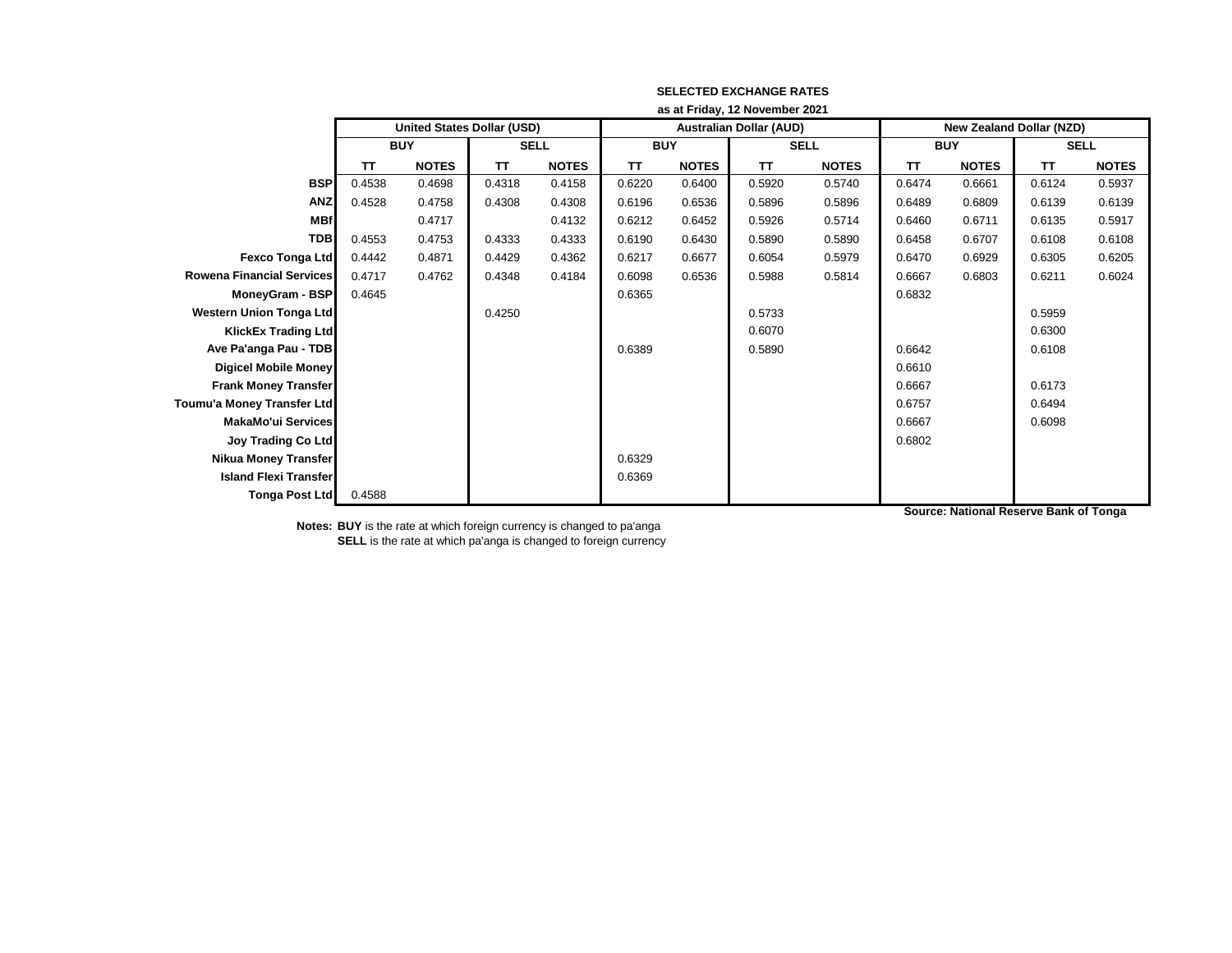|                                  | as at Friday, 19 November 2021 |                                   |             |              |            |              |                                |              |                          |              |             |              |
|----------------------------------|--------------------------------|-----------------------------------|-------------|--------------|------------|--------------|--------------------------------|--------------|--------------------------|--------------|-------------|--------------|
|                                  |                                | <b>United States Dollar (USD)</b> |             |              |            |              | <b>Australian Dollar (AUD)</b> |              | New Zealand Dollar (NZD) |              |             |              |
|                                  | <b>BUY</b>                     |                                   | <b>SELL</b> |              | <b>BUY</b> |              | <b>SELL</b>                    |              | <b>BUY</b>               |              | <b>SELL</b> |              |
|                                  | TΤ                             | <b>NOTES</b>                      | TΤ          | <b>NOTES</b> | TΤ         | <b>NOTES</b> | TΤ                             | <b>NOTES</b> | TΤ                       | <b>NOTES</b> | <b>TT</b>   | <b>NOTES</b> |
| <b>BSP</b>                       | 0.4534                         | 0.4694                            | 0.4314      | 0.4154       | 0.6223     | 0.6403       | 0.5923                         | 0.5743       | 0.6450                   | 0.6637       | 0.6100      | 0.5913       |
| <b>ANZ</b>                       | 0.4524                         | 0.4754                            | 0.4304      | 0.4304       | 0.6204     | 0.6544       | 0.5904                         | 0.5904       | 0.6467                   | 0.6787       | 0.6117      | 0.6117       |
| <b>MBf</b>                       |                                | 0.4717                            |             | 0.4132       | 0.6215     | 0.6452       | 0.5929                         | 0.5714       | 0.6436                   | 0.6667       | 0.6111      | 0.5882       |
| <b>TDB</b>                       | 0.4549                         | 0.4749                            | 0.4329      | 0.4329       | 0.6200     | 0.6440       | 0.5900                         | 0.5900       | 0.6429                   | 0.6678       | 0.6079      | 0.6079       |
| <b>Fexco Tonga Ltd</b>           | 0.4534                         | 0.4866                            | 0.4425      | 0.4358       | 0.6226     | 0.6680       | 0.6062                         | 0.5982       | 0.6446                   | 0.6903       | 0.6281      | 0.6181       |
| <b>Rowena Financial Services</b> | 0.4717                         | 0.4762                            |             | 0.4184       | 0.6098     | 0.6536       | 0.5988                         | 0.5814       | 0.6667                   | 0.6757       | 0.6173      | 0.5988       |
| <b>T&amp;T Money Transfer</b>    |                                |                                   |             |              |            | 0.5895       | 0.5867                         | 0.5867       | 0.6500                   | 0.6100       | 0.6050      | 0.6050       |
| <b>Western Union Tonga Ltd</b>   |                                |                                   | 0.4228      |              |            |              | 0.5718                         |              |                          |              | 0.5900      |              |
| <b>KlickEx Trading Ltd</b>       |                                |                                   |             |              |            |              | 0.6080                         |              |                          |              | 0.6310      |              |
| Ave Pa'anga Pau - TDB            |                                |                                   |             |              | 0.6401     |              | 0.5900                         |              | 0.6619                   |              | 0.6079      |              |
| <b>Tokowireless Limited</b>      |                                |                                   |             |              | 0.6400     |              |                                |              | 0.6642                   |              |             |              |
| <b>Frank Money Transfer</b>      |                                |                                   |             |              |            |              |                                |              | 0.6667                   |              | 0.6173      |              |
| Toumu'a Money Transfer Ltd       |                                |                                   |             |              |            |              |                                |              | 0.6757                   |              | 0.6494      |              |
| <b>Joy Trading Co Ltd</b>        |                                |                                   |             |              |            |              |                                |              | 0.6802                   |              |             |              |
| <b>Nikua Money Transfer</b>      |                                |                                   |             |              | 0.6349     |              |                                |              |                          |              |             |              |
| <b>Island Flexi Transfer</b>     |                                |                                   |             |              | 0.6369     |              |                                |              |                          |              |             |              |

**Source: National Reserve Bank of Tonga**

**Notes: BUY** is the rate at which foreign currency is changed to pa'anga **SELL** is the rate at which pa'anga is changed to foreign currency